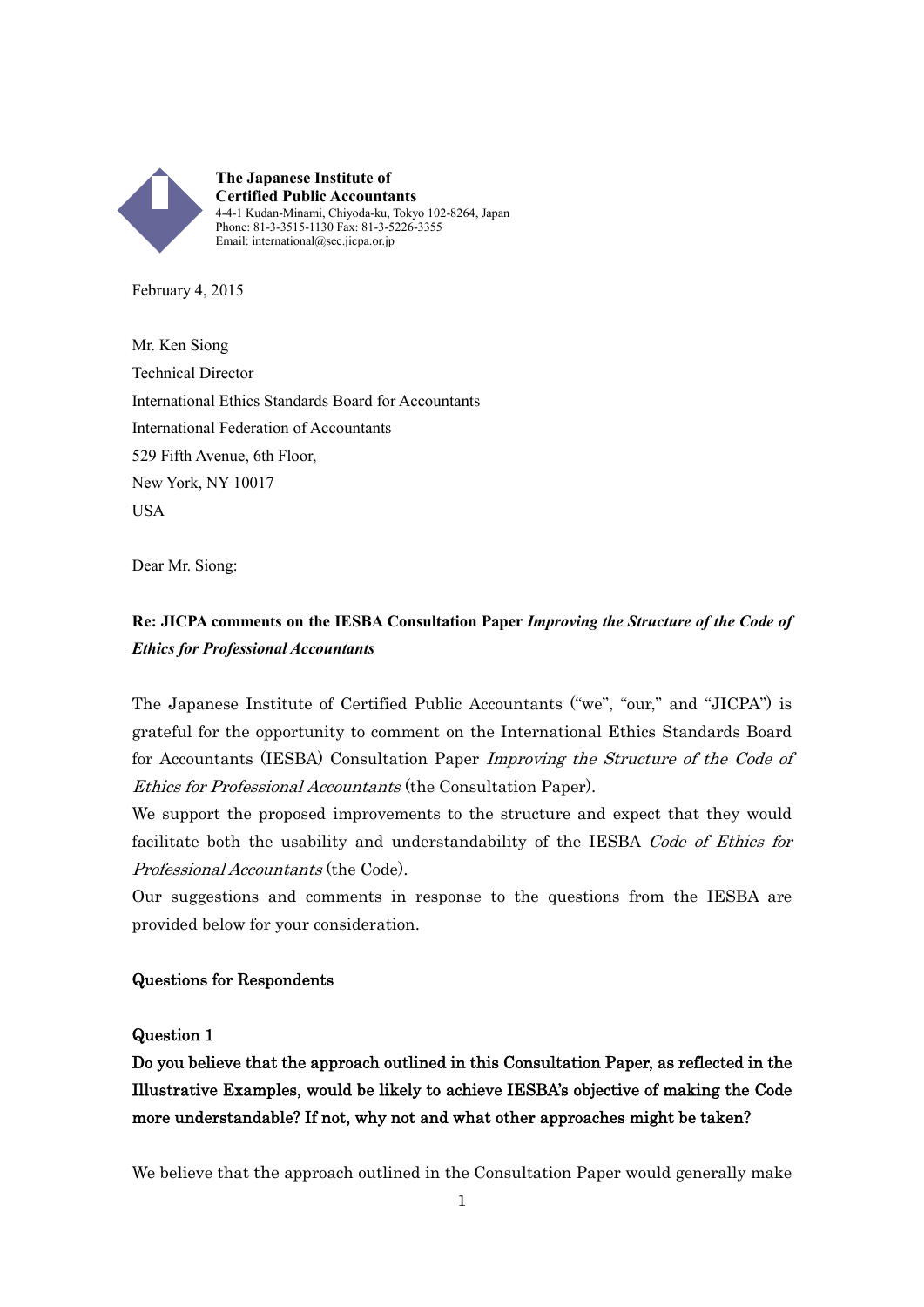the Code more understandable.

Please also refer to the comments in our response to Question 3 below.

### Question 2

Do you believe that the approach outlined in this Consultation Paper, as reflected in the Illustrative Examples would be likely to make the Code more capable of being adopted into laws and regulations, effectively implemented and consistently applied? If not, why not and what other approaches might be taken?

We believe that the approach outlined in the Consultation Paper would generally make the Code more capable of being adopted into laws and regulations, effectively implemented and consistently applied.

Please also refer to the comments in our response to Question 3 below.

### Question 3

# Do you have any comments on the suggestions as to the numbering and ordering of the content of the Code (including reversing the order of extant Part B and Part C), as set out in paragraph 20 of the Consultation Paper?

(1) Reversal of the ordering of extant Part B and Part C

Audits of financial statements are fundamental practices exclusive to professional accountants and certainly contribute to the public interest. They are therefore areas of special interest to stakeholders, including regulators. Accordingly, we believe that Part B which stipulates the requirements of professional accountants in public practice should be prescribed before Part C stating the requirements for professional accountants in business in terms of the proposed reversal of the ordering of extant Part B and Part C.

Please see the latter half of our response to Question 4. (1).

### (2) Numbering

We believe that the IESBA should consider both its usability of and consistency with the numbering applied to the International Standards on Auditing ("ISA"). Under the proposed numbering conventions in the illustration, the Parts of the Code are divided into overall sections (100, 200, 300, 400 and 500), with further subdivisions into topics (e.g., 310, 320, 330) and subtopics (for example, 310.000, 310.100, 310.200, etc.).

The ISA, on the other hand, numbers its figures 1, 2, 3……… in the order of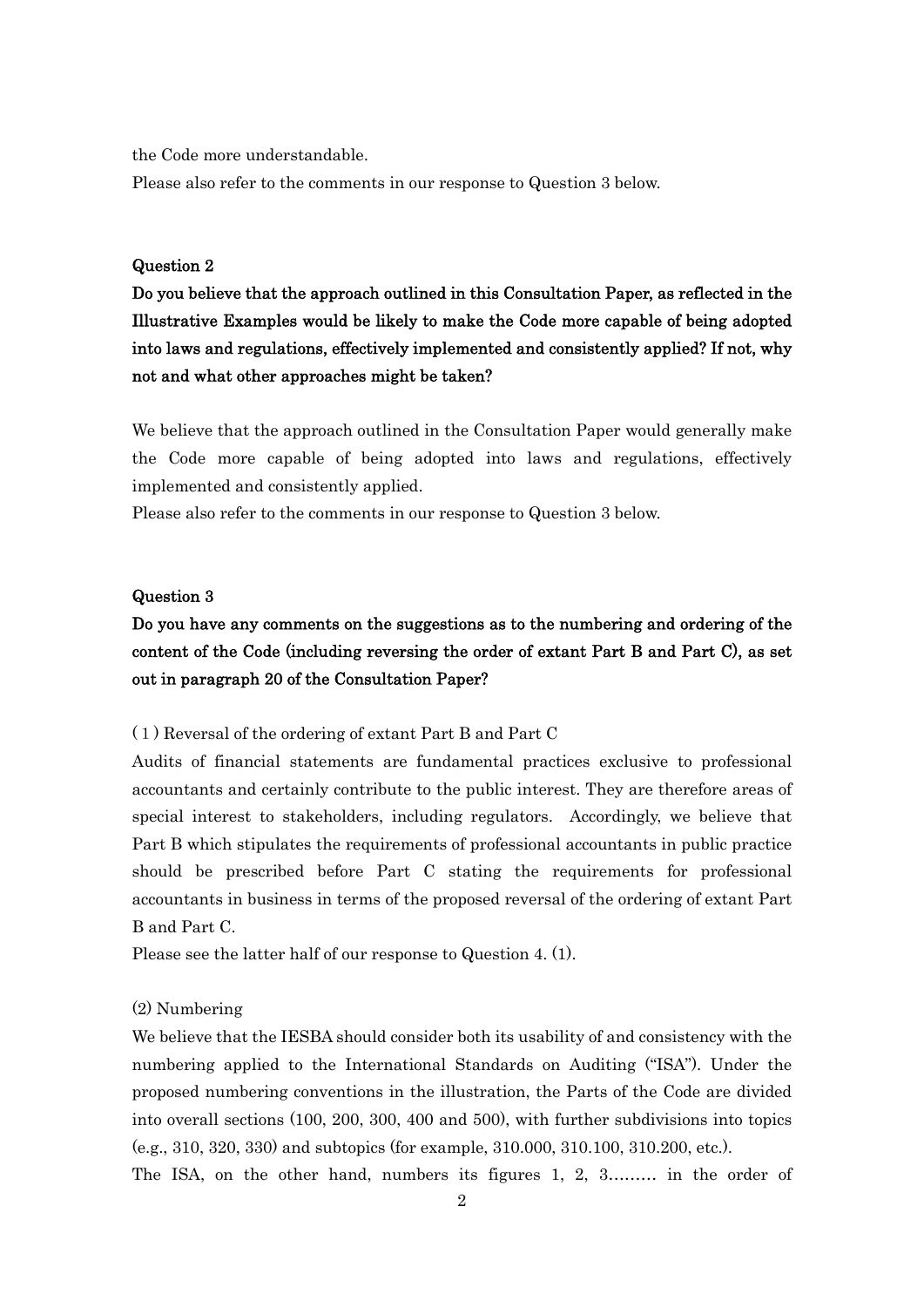"Introduction," "Objective," "Definition" and "Requirements," followed by "Application and Other Explanatory Materials" with numbering starting with A1.

Looking at the numbering adopted by the ISA, "Application and Other Explanatory Materials" adopts the numbering starting with A1, which helps users easily identify and distinguish whether a paragraph relates to "Requirement" or "Application and Other Explanatory Material.

This numbering system is very useful for users. Therefore, we believe the IESBA should consider adopting it.

### Question 4

# Do you believe that issuing the provisions in the Code as separate standards or rebranding the Code, for example as International Standards on Ethics, would achieve benefits such as improving the visibility or enforceability of the Code?

### (1) Independence provisions of the Code

The independence provisions of the Code make up a much larger section relative to the other sections. If the provisions are renamed (rebranded) to "Independence Standards" and issued as separate standards, we believe that the arrangement would be certain to improve the usability of the independence provisions. As independence provisions relate to audit and assurance engagements, usability of independence provisions would be improved for interested parties and users involved in auditing and assurance engagements if they are issued as separate standards. We therefore believe that the issuance of independence provisions as separate standards would be very useful.

In October 2006, Japan issued "Guidance on Independence" as provisions separate from the other provisions of the JICPA Code of Ethics. As a result, regulators concerned with independence, auditors required to comply with independence requirements, and other stakeholders, have more easily referred to them, thereby enhancing the usability and convenience of the application and understanding of independence provisions since "Guidance on Independence" was issued.

The Consultation Paper proposes that "Current Part C has been moved before current Part B, so that material related to professional accountants in business would become the 200 series and the material related to professional accountants in public practice would become the 300-500 series. This would allow all of the material related to professional accountants in public practice to be grouped together and independence to be presented at the end." If the independence provisions are issued as separate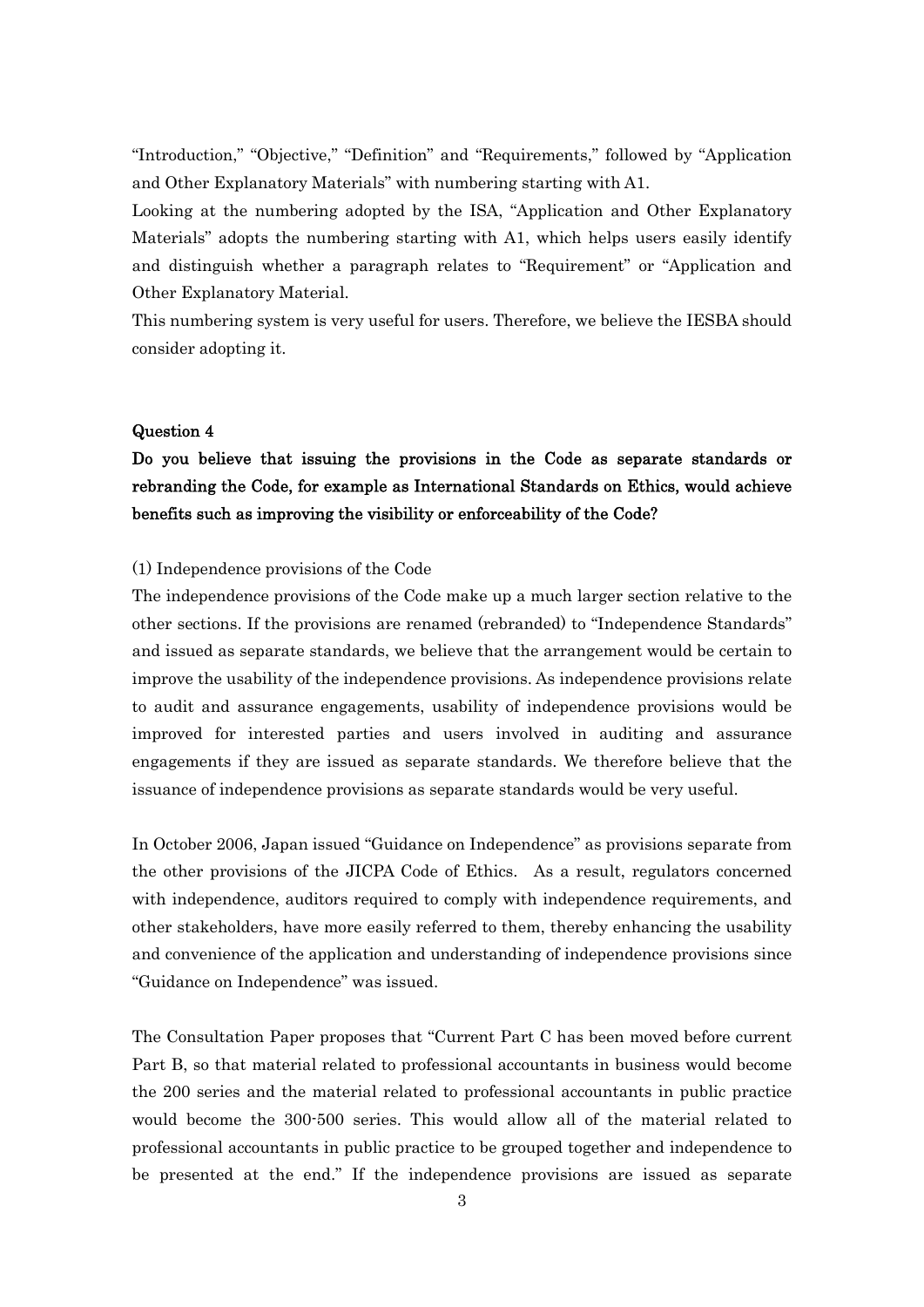standards, this reversal, which allows all of the material related to professional accountants in public practice to be grouped together and independence to be presented at the end, would be unnecessary and the current numbering could remain unchanged.

With regard to the rebranding of the Code, we believe that it would be appropriate to keep the current name as the IESBA Code of Ethics for Professional Accountants since it has been developed under fundamental principles and conceptual framework approach that governs not only professional accountants in public practice but also professional accountants in business, while independence provisions are provided for detailed and specific requirements to be followed by professional accountants in public practice who conduct audit engagements or assurance engagements.

### (2) Additional guidance to paragraph 100.3 of the extant Code

The extant Code includes paragraph 100.3 as below. In terms of the reference to "Professional accountants in public practice may also find Part C relevant to their particular circumstances," we believe that understandability thereof would be improved further if the additional guidance, for example, an explanatory material, was added to describe what requirements would be relevant to what circumstances.

100.3 Parts B and C describe how the conceptual framework applies in certain situations. They provide examples of safeguards that may be appropriate to address threats to compliance with the fundamental principles. They also describe situations where safeguards are not available to address the threats, and consequently, the circumstance or relationship creating the threats shall be avoided. Part B applies to professional accountants in public practice. Part C applies to professional accountants in business. Professional accountants in public practice may also find Part C relevant to their particular circumstances.

### (3) Requirements related to Conflicts of Interest

Section 220 and 310 are provided for requirements related to conflicts of interest. Given the difficulty of identifying situations that give rise to conflicts of interest, we recommend that additional guidance or illustrative examples be provided.

As one of our arguments in favor the issuance of independence provisions as separate standards, we state in  $4(1)$  that the requirements are voluminous to easily understand. This would be applicable to the requirements for the conflicts of interest if additional guidance or illustrative examples are provided to help users better understand conflict-of-interest situations. We therefore believe that it would be useful to develop provisions related to conflicts of interest as a separate code.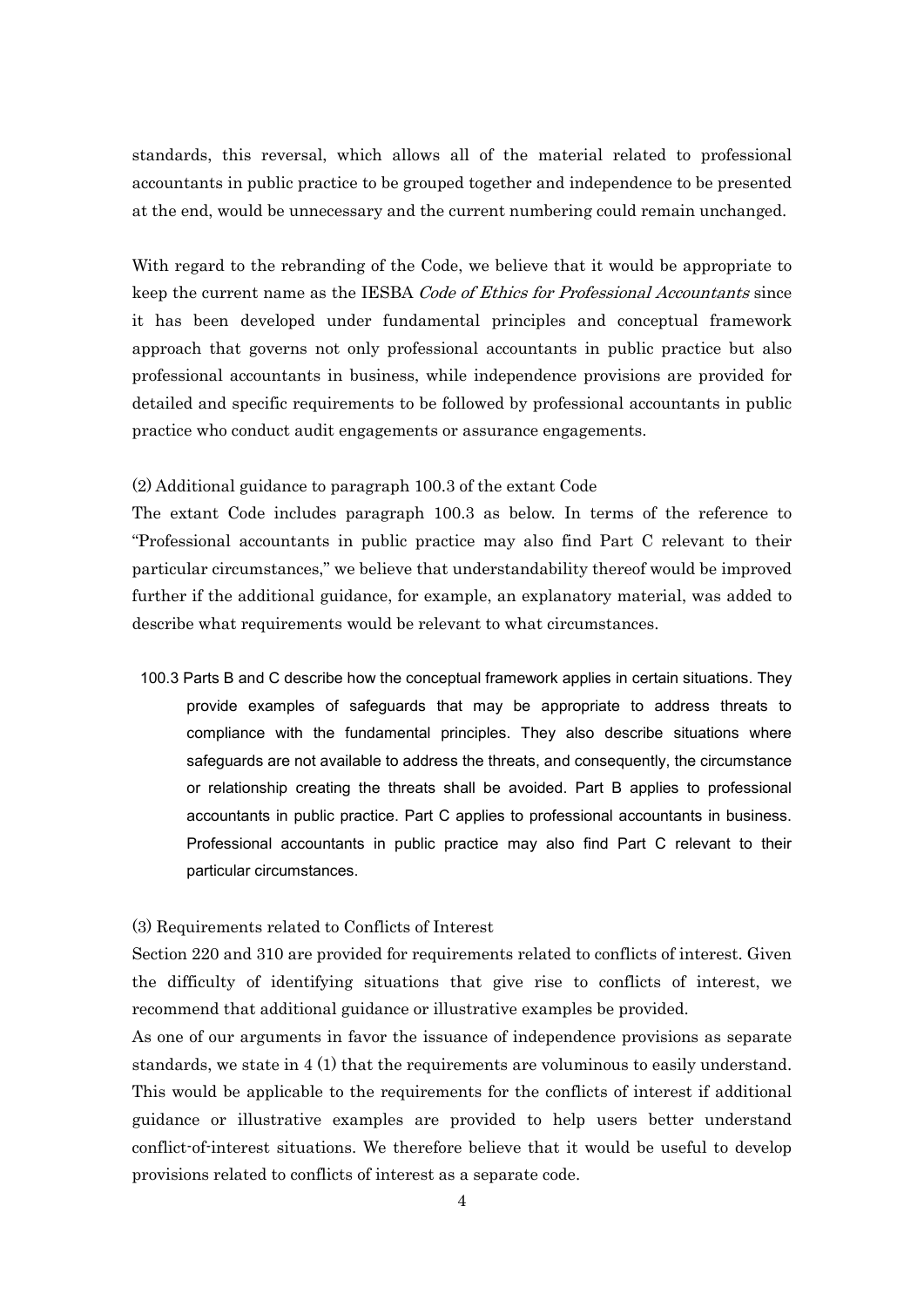Japan issued "Guidance on the Conflicts of Interest" as a separate code as a part of the revisions made on the JICPA Code of Ethics in June 2014 to provide additional guidance and illustrative examples.

### Question 5

## Do you believe that the suggestions as to use of language, as reflected in the Illustrative Examples, are helpful? If not, why not?

### (1) Including "review engagement" in "audit"

The IESBA proposes an alternative solution to continuing to use "audit" which includes "review engagement," would be to create a new section only for review engagements. However the creation of new section would duplicate many of the requirements for audits, which would make the requirements cumbersome. Therefore, we do not agree with this alternative solution.

### (2) Initiatives to enhance readability and clarity

Translation into Japanese is essential for us, as English is not the first language. We strongly support your initiatives which include simpler and shorter sentences, simplifying complex grammatical structure and avoiding legalistic and archaic terms, nuances, and superfluous adjectives.

We are much concerned with whether the provisions are readily translatable or whether appropriate translations can be provided. We, therefore, encourage the IESBA to use easy-to-understand terms and avoid redundant sentences.

We submitted our comments in response to the IESBA Exposure Draft *Proposed* Changes to Certain Provisions of the Code Addressing the Long Association of Personnel with an Audit or Assurance Client (ED), which also included our proposals concerning translation.

We commented in our responses to Question 5 of the ED that it should be clarified that the engagement partners (EP) should be an individual who has most influence. In our responses to Question 7, we provided our comments to the question concerning the definition of the engagement quality control review (EQCR). These issues may give rise to problems in translation. In particular with respect to our responses to Question 5, we requested that "In Japan, in particular, we define a lead audit engagement partner (i.e.,Hitto-Gyomu-Shikko-Shain) as an individual who has most influence on the outcome of the audit and define engagement partners as key audit partners other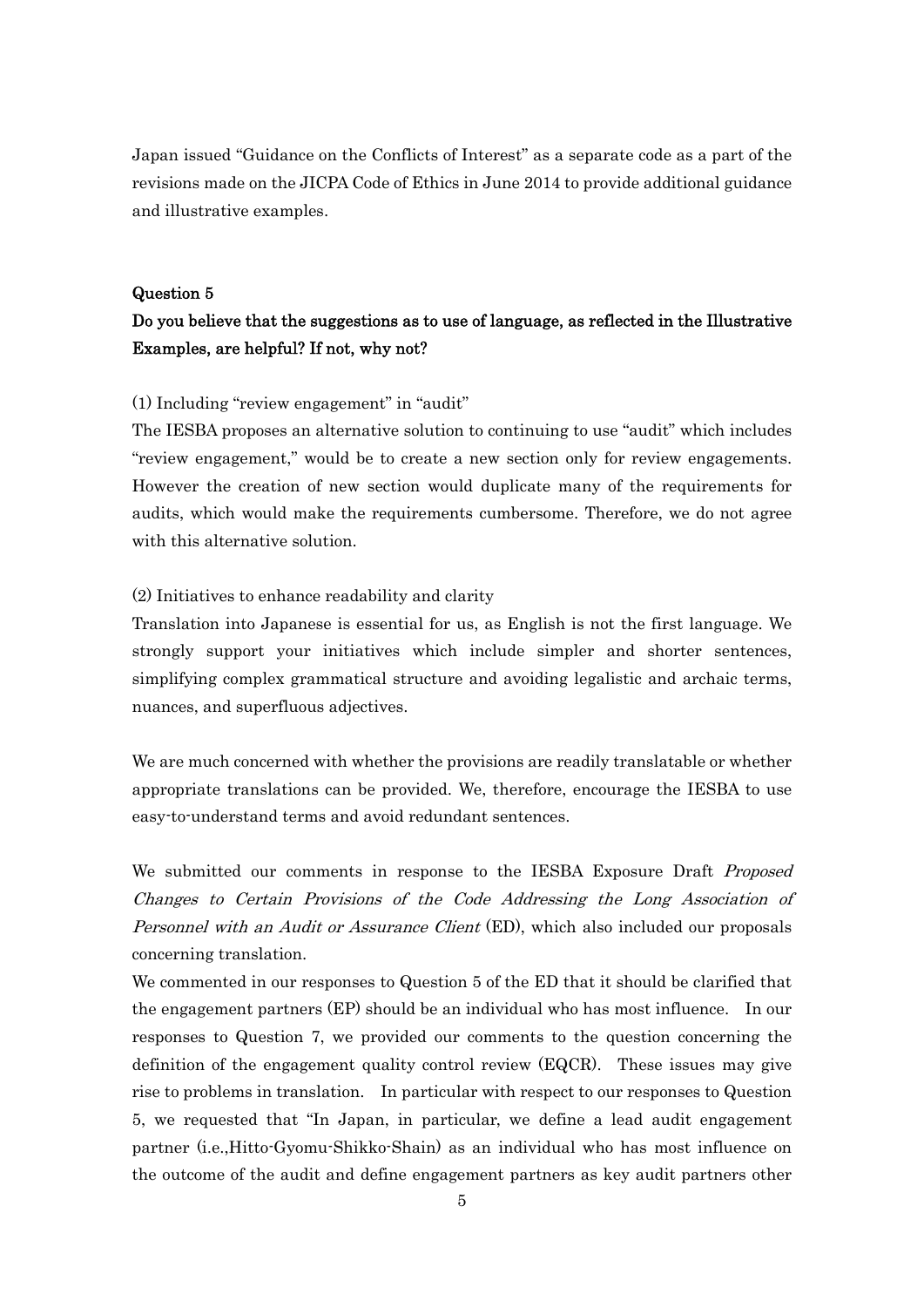than an individual who has most influence on the outcome of the audit (i.e.,Gyomu-Shikko-Shain) respectively in Japanese. Accordingly, translation issues and misinterpretations will arise if only an engagement partner is stated in English."

This might also relate to our comments in the third paragraph of our responses to Question 7 starting with "We request that you clarify the definition of EQCR, including his/her responsibility and  $\cdot \cdot \cdot$ ." Different descriptions, words or wordings intended to express the same meaning could also give rise to problems in the translation. We proposed that the same terms be used consistently to express a given meaning.

### Question 6

Do you consider it is necessary to clarify responsibility in the Code? If so, do you consider that the illustrative approach to responsibility is an appropriate means to enhance the usability and enforceability of the Code? If not, what other approach would you recommend?

For the purpose of clarity, we believe that the additional requirements would be useful. However, responsibility may differ depending on the size, structure and organization of a firm and the culture in which it operates, and, therefore, we support the illustrative example which is included in paragraph 30 for the identification of individuals.

### Question 7

### Do you find the examples of responsible individuals illustrated in paragraph 33 useful?

Responsibility may differ depending on the size, structure and organization of a firm and the culture in which it operates, and, therefore, we do not support the illustrative example which is included in paragraph 33 for the examples of individuals.

As noted in our responses to Question 6, we support the illustrative examples in paragraph 30.

### Question 8

## Do you have any comments on the suggestions for an electronic version of the Code, including which aspects might be particularly helpful in practice?

We develop and amend the JICPA Code of Ethics based on the official version of the Code. Our official language is not English, so we are essentially required to translate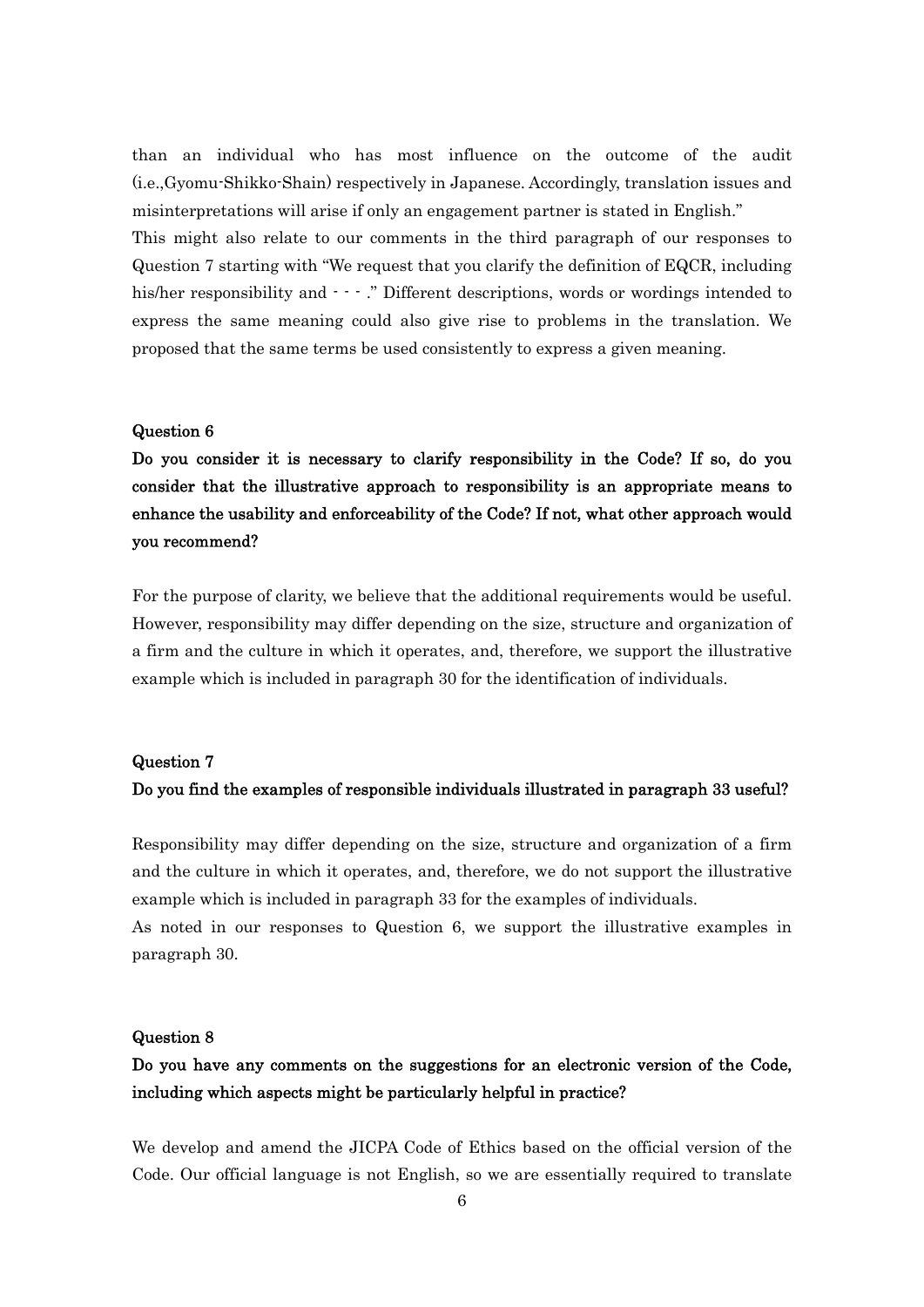the Code in English into Japanese. Accordingly, we strongly request the IESBA to continue providing hard copy versions as well as the PDFs if the IESBA adopts the electronic version of the Code as an official version.

The International Auditing and Assurance Standards Board (IAASB) issued the final standards to improve auditors report on January 15, 2015. This includes the revision that "The auditor's report shall include a section, directly following the Opinion section, with the heading "Basis for Opinion", that includes a statement that the auditor is independent of the entity in accordance with the relevant ethical requirements relating to the audit, and  $\cdot \cdot \cdot$ . The statement shall identify the jurisdiction of origin of the relevant ethical requirements or refer to the International Ethics Standards Board for Accountants' Code of Ethics for Professional Accountants (IESBA Code) ."

This would increase awareness of the Code in Japan. Some explanation on this issue would be required for the better understanding of regulators and those charged with governance. Whenever this type of situation arises, the Code available at that time would inevitably need to be translated into Japanese. To clarify the Code for this purpose, we continue to require a hard copy version and a PDF version of the Code.

In addition to the above, we believe that a hard copy version and PDF version together would be necessary in consideration of due process of changing links, clarifying the scope of the Code (including linked documents and etc.), addressing system troubles (including access troubles), maintaining the history of past revisions, clarifying the Code available at certain point in time, and restricting printouts due to system requirements.

#### Question 9

## Do you have any comments on the indicative timeline described in Section VIII of this Paper?

We do not have any specific comments.

### Question 10

### Do you have any other comments on the matters set out in the Consultation Paper?

We do not have any comments other than the above.